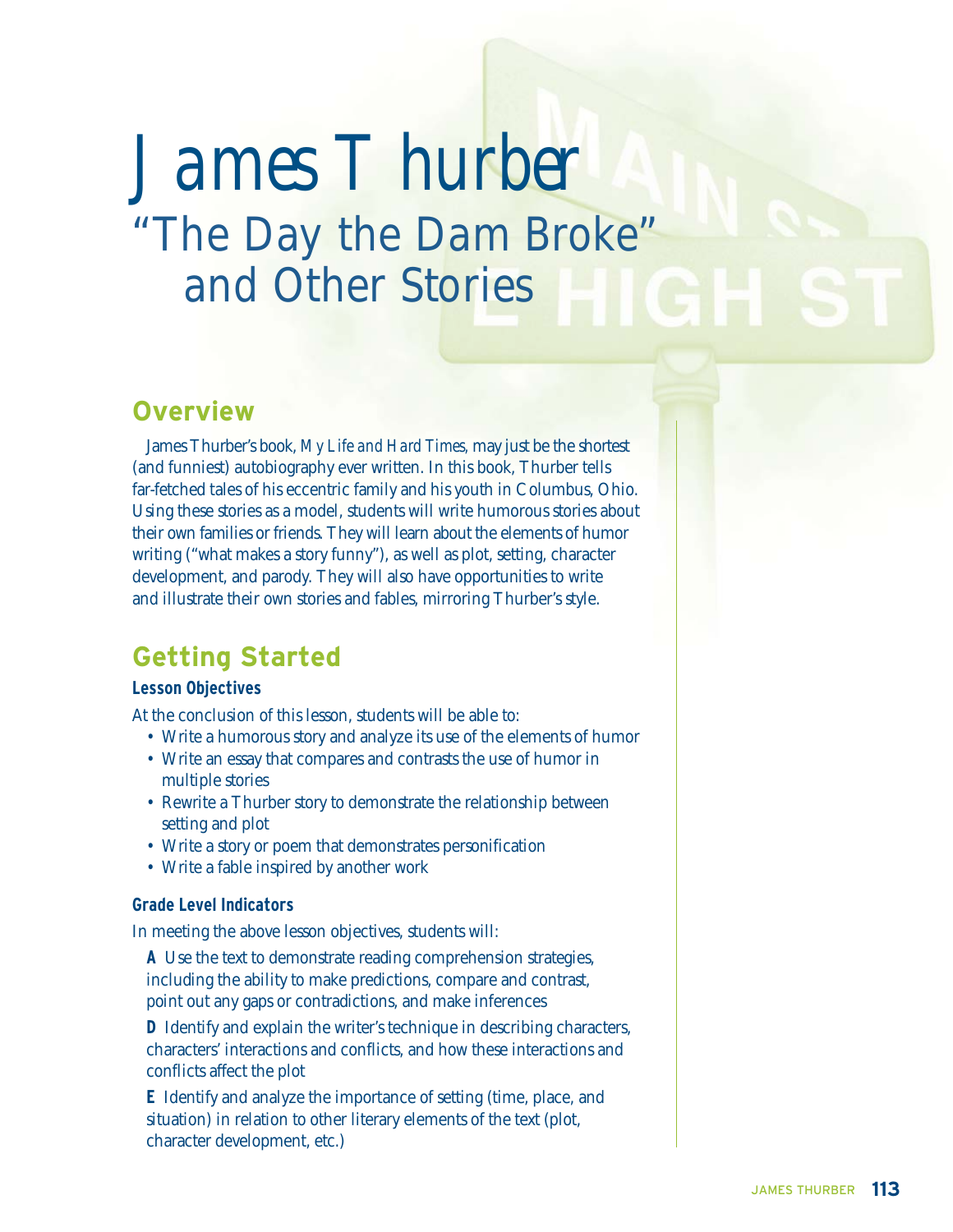**F** Identify the main and minor events of the plot, and explain how each incident leads to the next

**G** Generate writing ideas through discussions with others and from printed material, and keep a list of writing ideas

#### **Reading Strategies**

Setting a Purpose, Visualizing, Activating Prior Knowledge, Comparing and Contrasting Multiple Texts

#### **Time Required: 11 class periods or more**

This lesson is designed to be used in its entirety or in part. The first class should be devoted to writing humorous family stories, and introducing the elements of humor and James Thurber's life and writing. This instruction will provide background for any or all of the Thurber works you choose to teach. Instruction for each story asks students to find examples of the elements of humor. Teaching multiple stories will reinforce learning and give students the opportunity to compare and contrast the writer's technique in each. Teaching the fables also incorporates parody, another element of humor.

| <b>Activity</b>                             | <b>Pacing</b> | <b>Activity</b>                                   | <b>Pacing</b> |
|---------------------------------------------|---------------|---------------------------------------------------|---------------|
| Introduction to the Lesson (1 class period) |               | "The Night the Ghost Got In" (2 class periods)    |               |
| Write Now! Family Story 25 minutes          |               | Read the Story 20 minutes                         |               |
| Discuss Elements of Humor 20 minutes        |               | Discuss Elements of Humor 25 minutes              |               |
| "The Day the Dam Broke" (3 class periods)   |               | Compare and Contrast Stories 20 minutes           |               |
| Making Predictions. 5 minutes               |               |                                                   |               |
| Read the Story  25 minutes                  |               | "The Dog That Bit People" (2 class periods)       |               |
| Discuss Setting 15 minutes                  |               | Make Predictions; Introduce Story 15 minutes      |               |
| Discuss Elements of Humor. 15 minutes       |               | Read the Story 20 minutes                         |               |
| Early 1900s Columbus Background 20 minutes  |               | Discuss Elements of Humor. 25 minutes             |               |
| Review Venn Diagrams. 10 minutes            |               | Writing Activity 30 minutes                       |               |
| Write Now! Short Story 25 minutes           |               | <b>Fables: "The Little Girl and the Wolf" and</b> |               |
|                                             |               | "The Unicorn in the Garden" (2 class periods)     |               |
| "The Night the Bed Fell" (1 class period)   |               | Present Background on Fables 20 minutes           |               |
| Read the Story 20 minutes                   |               |                                                   |               |
| Discuss Elements of Humor. 25 minutes       |               | Discuss Elements of Humor 20 minutes              |               |
|                                             |               | Writing/Illustration of Fables 20 minutes         |               |
|                                             |               |                                                   |               |

Assessment . . . . . . . . . . . . . . . . . . . . . . 15 minutes

#### **Materials Needed**

- Overhead projector, chalkboard, or whiteboard
- Folders for storing Thurber materials
- Student copies of "The Day the Dam Broke" (found in this lesson)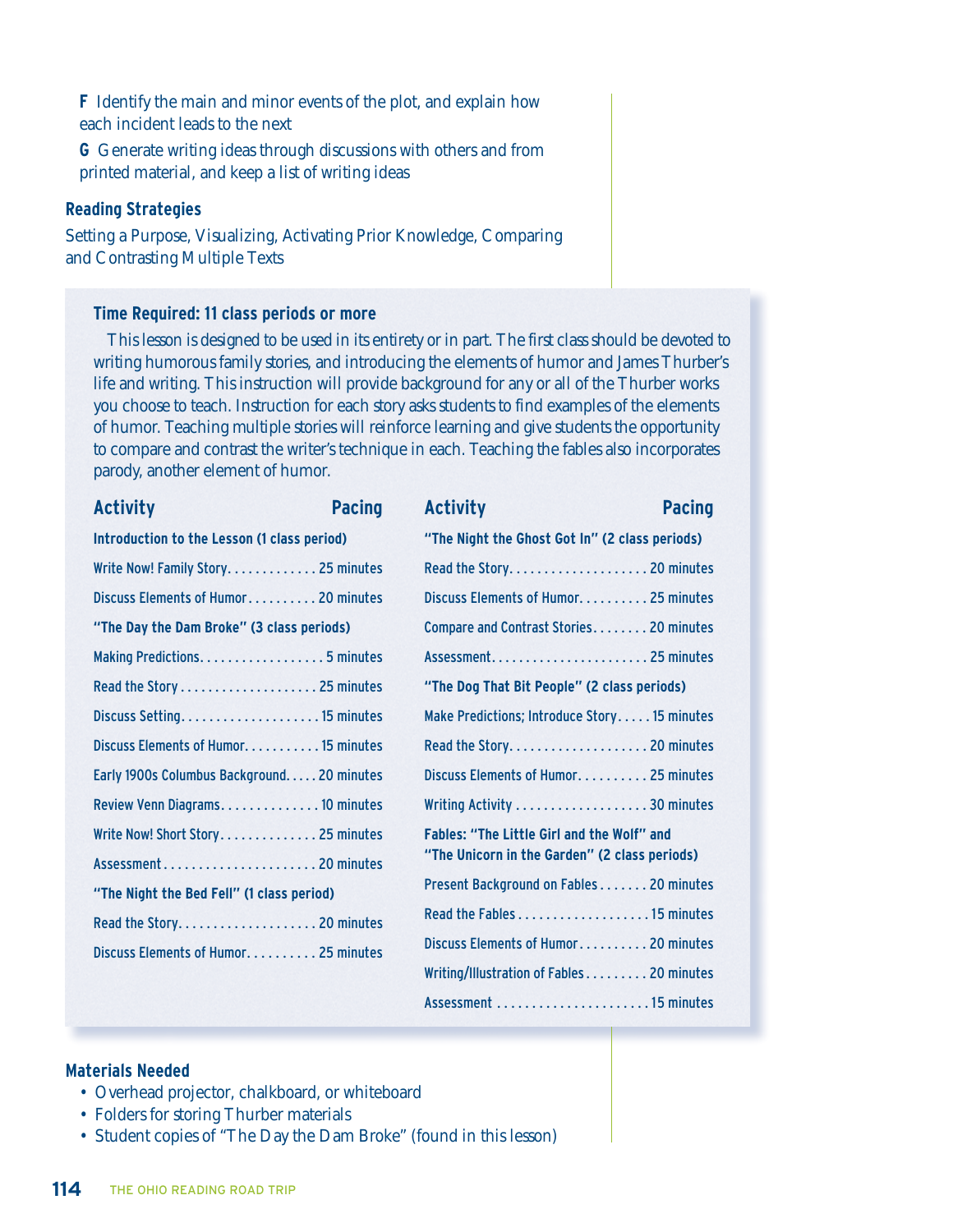- Student copies of the Short Fiction Glossary (found on page 196 of this Instructor's Guide)
- Stories and fables not included in this lesson: "The Night the Bed Fell," "The Night the Ghost Got In," "The Dog That Bit People," "The Little Girl and the Wolf," and "The Unicorn in the Garden"

### **Additional Resources**

- *(optional)* Access to computers with word processing and printing capability
- *(optional)* Internet access
- *(optional)* The *Ohio Reading Road Trip* DVD/videocassette and DVD player or VCR

# **Prepare to Learn**

#### **Elements of Humor**

Have students take notes during the following instruction on the elements of humor.

**Surprise:** unexpected or out-of-the-ordinary events in a story that keep it from being predictable and often make a story humorous. For example, a group of characters having a conversation about what they will eat for lunch would be surprised if a bear suddenly walked into the room and started dancing. The reader would be surprised as well.

**Exaggeration:** overstatement or magnification of a situation; for example, someone might say, "I need a truck to carry all of my homework!" instead of a more literal statement like "I have more homework than usual tonight."

**Situational Irony:** Irony is the use of words or actions to express the opposite of what the character or narrator really means. Situational irony is the form of irony found in many of Thurber's stories. It occurs when a character's actions do not match what we expect him or her to do. For example, we laugh when a puppy outwits its owners because we expect humans to be smarter than their pets.

## **Differentiated Learning: Additional Instruction**

**If** students have difficulty understanding the concept of irony, **then** brainstorm examples found in television shows, movies, cartoons, song lyrics, etc.

To get their ideas to flow, ask students to offer an example of a character from a book, a television show, or a movie. Write the character's name on the board, and then make three columns beneath the name, labeled "Role," "Expectations," and "How Character is Different." For "Role," ask students to name the job or identity the character is known for, such as *teacher, mother, student, doctor,* etc. For the "Expectations" column, ask students to brainstorm predictable behavior or attitudes associated with people who occupy that role. For example, students might say a teacher is expected to be professional, concerned about his or her students, interested in learning, etc. Finally, have students offer details about how the character in question deviates from expectation. Add these details to the "How Character is Different" column.



The stories and fables not reprinted in this lesson appear in "The Thurber Carnival" by James Thurber (Perennial Press, 1999, ISBN# 0060932872). The stories (but not the fables) can also be found in "My Life and Hard Times" by James Thurber (HarperPerennial Press, 1999, ISBN# 0060933089).

# **TECHNOLOGY LINK**

Visit the Ohio Reading Road Trip at http://www.ohioreadingroad trip.org/thurber.html for more information about James Thurber's life and Thurber House, the organization in Columbus that is dedicated to the author and his works.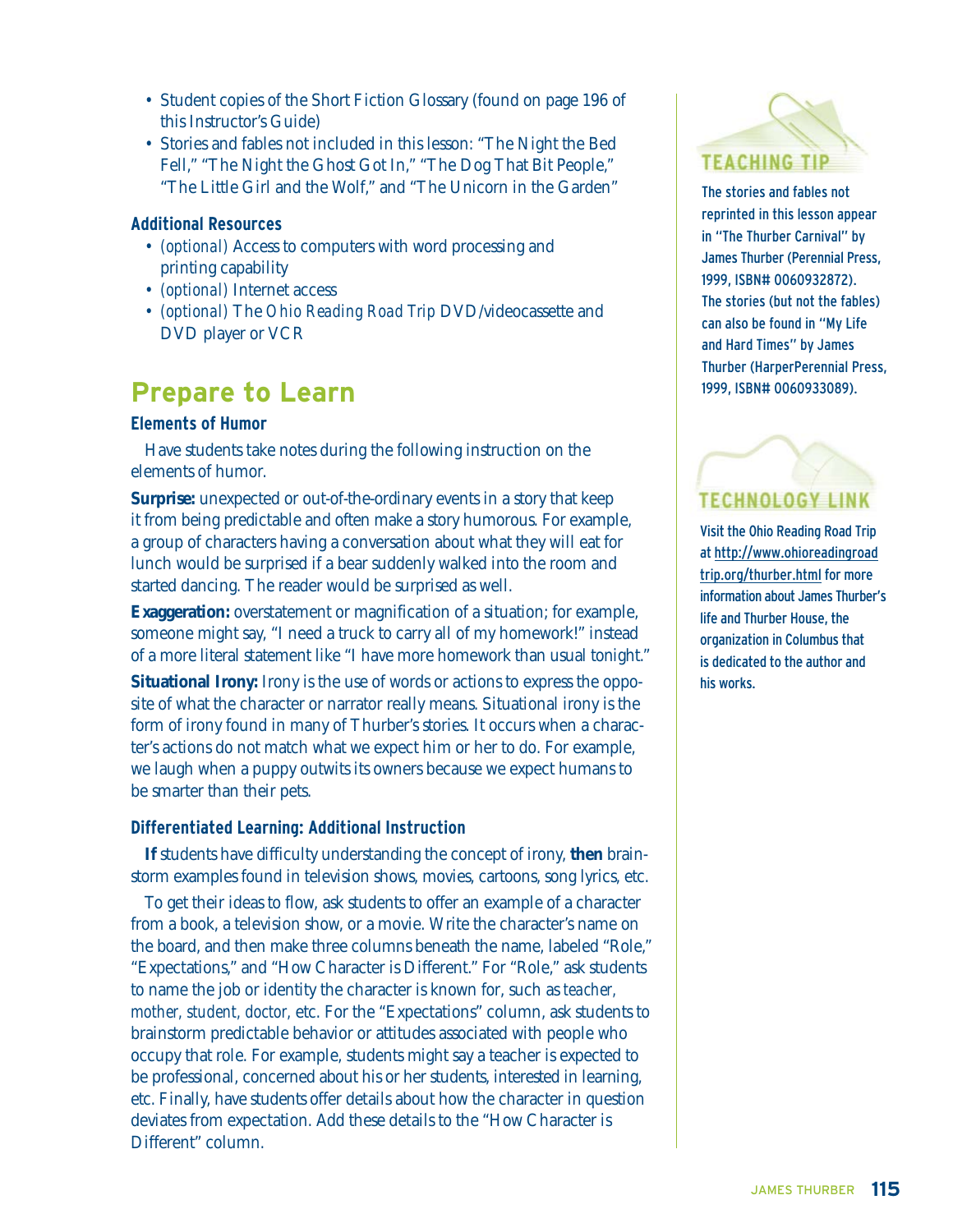Tell students that irony occurs when characters do something that is the opposite of what we expect them to do, based on what we've already learned about people who share all or some of their characteristics. Point out that, in order for these actions to be ironic, we have to have certain predetermined expectations about them. Otherwise, a character's actions may be funny, but not ironic. You may wish to repeat this activity using other characters to reinforce the concept.

#### **Write Now!**

Ask each student to write a humorous story that has been passed down in his or her family, or one in which he or she has taken part. As students read their stories aloud in groups of three or four, ask them to look for similarities that make the stories funny. Have students identify any elements of humor found in the stories by asking them to think not only about *what* is funny, but also about *why* something is funny. Keep track of these examples on the board.

# **"The Day the Dam Broke"**

### **Prepare to Read**

Using the book, an overhead transparency, or another source, show students the illustration "Two Thousand People Were in Full Flight" from the story "The Day the Dam Broke." Ask them to make inferences based on what they see, in order to predict what they think the story will be about.

After students have learned all vocabulary words, distribute copies of the story. As you read aloud, ask students to look for details that set the stage. (Details: 1913 flood in Ohio, cook stove, newsboy, a little old lady in "an electric," harness shops, rebel dogs, militiamen, motor lorries, the piano in the orchestra pit playing while a W.S. Hart picture is shown, all cars had to be cranked, etc.)

#### **Elements of Humor**

Ask students to review their notes and find examples of each element of humor.

Base class discussion on the examples that students volunteer, such as:

**Surprise:** Dr. Mallory, fearing for his life, is surprised when the "rushing water" he hears behind him is actually the sound of roller skates. Aunt Edith is surprised by the doctor's lack of composure.

**Exaggeration:** 1. "We were passed, in the first half-mile, by *practically everyone in the city.*" This is most likely an overstatement. 2. When Grandfather takes charge, directing people to the east, he likely does not carry a child in one arm and "a slightly clerkish man of perhaps forty-two" in the other. 3. Dr. Mallory was "expecting the cold frothing waters of the Scioto to sweep him into *oblivion,*" but even a raging river could not erase the doctor from everyone's memory.



**"The Day the Dam Broke" assuage authentication clarion coherent conviction demoralized desperado dispel engulf ennobled exhort grotesque inert oblivion placid portly prophet refuge rout seething sheepish thoroughfare throng trifle turmoil** 

Definitions for these words can be found in the Short Fiction Glossary on page 196.

# **TEACHING TIP**

Strategies for using vocabulary words are found on page 184 of this Instructor's Guide.

A test for "The Day the Dam Broke" can be found at the end of this lesson.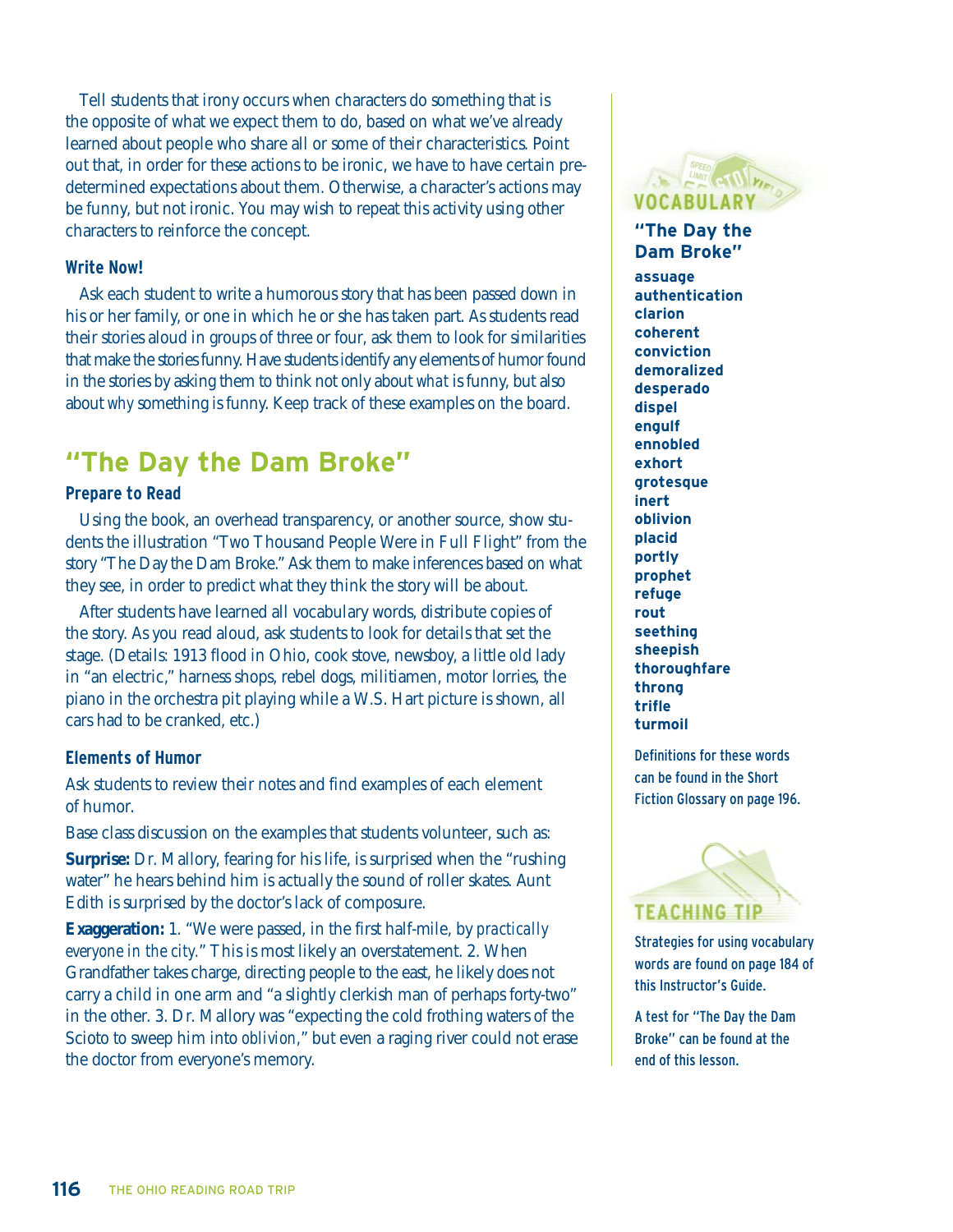**Situational Irony:** Since adults usually scold young people for going along with the crowd and for jumping to far-fetched conclusions, the adults in the story do the opposite of what one might expect. Dr. Mallory's behavior is ironic because we generally expect doctors to be calm and composed.

#### **Write Now!**

Ask each student to write a two-paragraph response that compares and contrasts Thurber's use of humor with the family story that the student wrote at the beginning of this lesson. Ask students to address how the setting of each story affected the plot.

#### **Homework**

Working individually or as a class, have students create a Venn diagram that compares life in Columbus in the 1910s with life there now. Have students consult almanacs, census data, and other sources to locate statistics about the population, the size of the city, the types of industry in which people worked, and other interesting information that can be used to compare and contrast the two time periods.

Display the finished Venn diagrams in the classroom.

#### **Write Now!**

Based on what they have learned while doing research for their Venn diagrams, students will write their own version of the story "The Day the Dam Broke," set in the present day. To help them get started, ask students to talk about ways in which information is communicated today. They will likely talk about the Internet and cell phones as options for sharing information quickly. Others may mention television news broadcasts that many people may see. Tell students that when Thurber and his family fled the "flood," television was not yet invented, and would not be invented for more than 25 years.

Students should write their first drafts and hold peer conferences in small groups to share their stories and seek suggestions from other students. They will then revise their drafts and proofread them. Have students share stories orally and put final drafts in classroom collection notebooks for all to read.

# **"The Night the Bed Fell"**

Depending on the time available, have students read the story aloud or independently. While the primary focus of this lesson is the use of humor in the works of James Thurber, the stories lend themselves well to discussions of literary concepts like plot and setting. The worksheet found at the end of this lesson, "Short Story and Humor Elements," contains questions about these terms as well as the elements of humor.

#### **Elements of Humor**

Ask students to review their notes on the elements of humor and then find examples of each in the story. Base class discussion on the examples that students volunteer, such as:



## **"The Night the Bed Fell"**

**allay batter camphor chloroform crotchet dissuade endeavor extricate fortitude ominous passel perilous premonition pungent racket recitation verisimilitude** 

Definitions for these words can be found in the Short Fiction Glossary on page 196.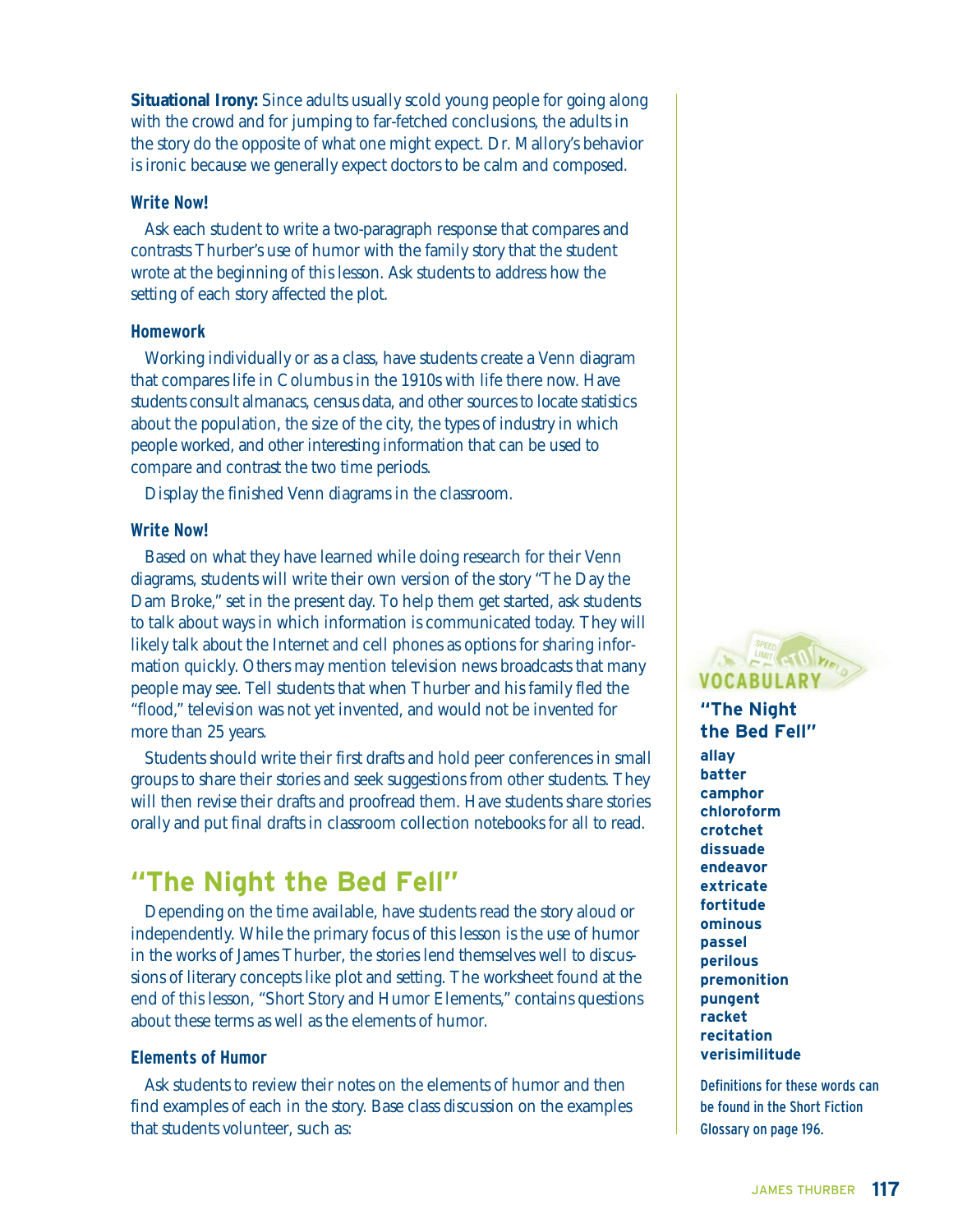**Surprise:** At the end of the story, Thurber's father emerges from the attic, having no idea that the house was in a panic over his safety.

**Exaggeration:** Many members of the Thurber family (Briggs, Aunt Melissa, Aunt Sarah) have phobias that they deal with in far-fetched ways.

**Situational Irony:** Thurber, whose cot did fall on him, slept through the crash. This is the opposite of what we would expect because of his mother's belief that a fallen bed almost certainly means death, and also because of the commotion that the crash caused.

# **"The Night the Ghost Got In"**

After they have learned all vocabulary words, have students read "The Night the Ghost Got In," taking turns reading aloud.

Students will likely be surprised by the turn of events in this story. Because it begins at one o'clock in the morning, readers will probably expect very little to happen in the house. After all, everyone but Thurber is asleep. As they read, ask students to keep track of their reactions to the events that unfold. After students read, ask: *Are you surprised by anything, especially since the story occurs in the "calm hours" of the night?*

Students might react to the speed at which things happen. The plot in this story moves very quickly, based on the chaotic situation in the Thurber home. Ask students to point out events that occur very quickly, such as:

- Thurber hears footsteps downstairs as he is getting out of the bathtub. He listens for a few minutes but does not have time to get dressed. He spends most of the story wrapped in a bathrobe until he hastily grabs one of his mother's blouses to wear.
- Mrs. Bodwell, who lives next door, says, "We'll sell the house and go back to Peoria," when Mrs. Thurber throws a shoe through the window to get the Bodwells' attention.
- The cops break through the front door so quickly that it seems like they didn't even knock first.

## **Elements of Humor**

Ask students to review their notes on the elements of humor and then find examples in the story. Base class discussion on the examples that students volunteer, such as:

**Surprise:** Grandfather seemed to have no recollection of shooting a police officer, but after sitting a while at breakfast, he said, "What was the idee of all them cops tarryhootin' around the house last night?" That he could sit there so calmly takes the family, and the reader, by surprise.

**Exaggeration:** The force with which the cops searched the Thurbers' closets and drawers seems far-fetched. They probably didn't "ransack the floor," but it might have felt that way to the family, who weren't comfortable with strangers rifling through their possessions.

**Situational Irony:** Mrs. Thurber's desire to throw a shoe through a neighbor's window is the opposite of what we'd expect from her, or anyone old enough to know better.



**"The Night the Ghost Got In" advent aroused blaspheme commendable despondent engrave fancy gruff hullabaloo indignant intuitive quick-cadenced rending trod zither** 

Definitions for these words can be found in the Short Fiction Glossary on page 196.



Have students complete the vocabulary matching test for "The Night the Ghost Got In," found at the end of this lesson.

The Short Story & Humor Elements worksheet found at the end of this lesson can help you evaluate students' understanding of terms and concepts taught in this lesson.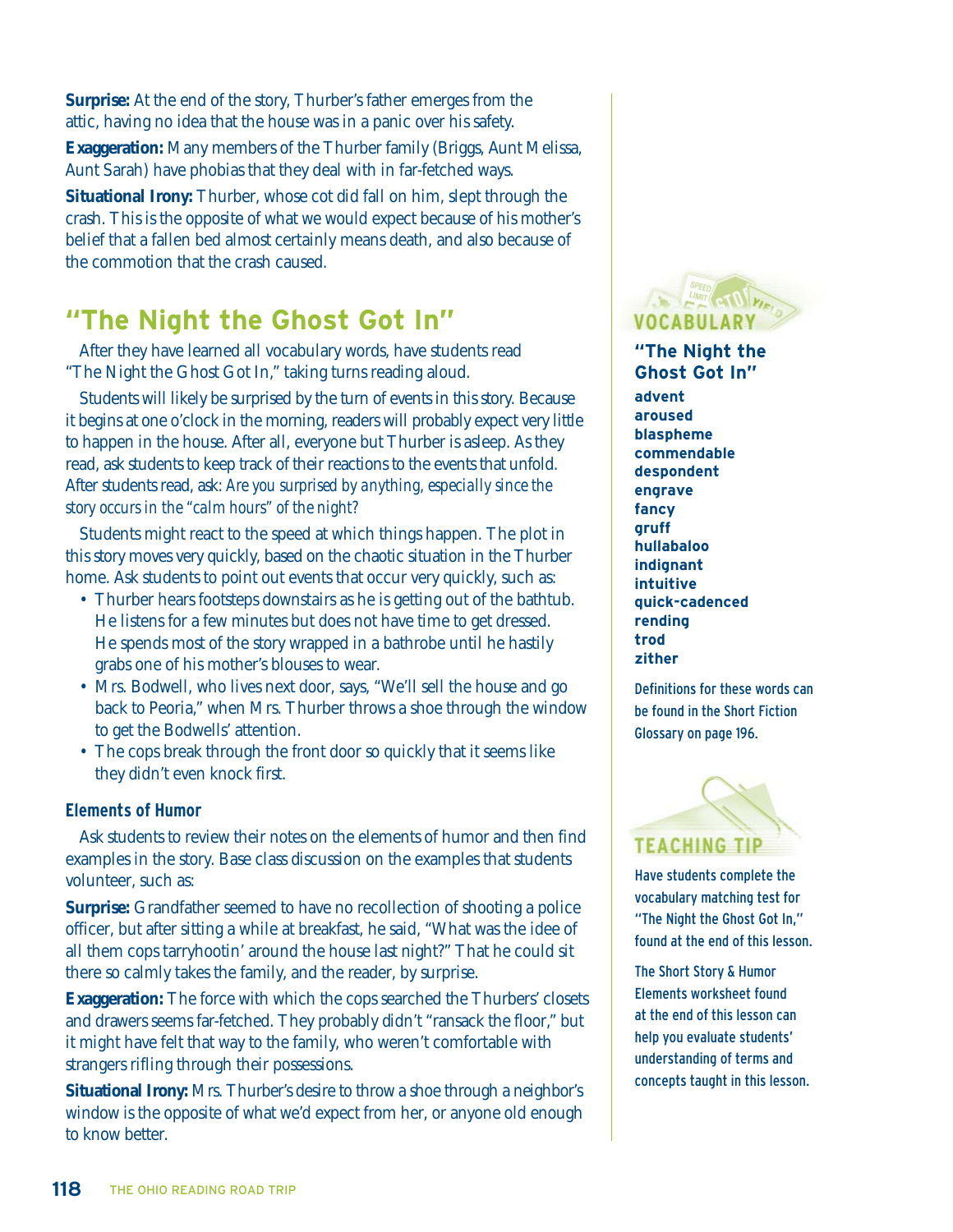## **Compare and Contrast Two Thurber Stories**

As a class or in small groups, compose a Venn diagram for "The Night the Ghost Got In" and "The Night the Bed Fell."

- Details in common: setting (the Thurber house at night); characters (Thurber, brother Roy, mother); references to Grandfather and his conviction that he is still fighting the Civil War; humorous misconception of reality.
- Details specific to "The Night the Ghost Got In": neighbors; throwing of the shoes; the cops and reporters; the cause of the confusion is unknown.
- Details specific to "The Night the Bed Fell": characters not mentioned in the other story; the cause of the confusion is known; the two beds are important to the plot.

# **"The Dog that Bit People"**

Show the illustration from the story of the dog with the caption "Nobody Knew Exactly What Was the Matter with Him." As a group, speculate what was wrong with the dog.

After students have learned all vocabulary words for this story, ask them to read "The Dog that Bit People" silently.

### **Personification**

Personification, or associating human characteristics with things that are not human, can be very humorous. Ask students to scan the story, looking for examples of this literary device. In addition to making the story funnier, personification makes Muggs less of a family dog and more of a family member. This tells us quite a bit about his temperament—and the Thurbers.' Ask students to address what each of these examples says about the dog, the family, or both. Examples include:

- "... he always acted as if he thought I was not one of the family."
- "He was sorry immediately, mother said. He was always sorry, she said, after he bit someone but we could not understand how she figured this out. He didn't act sorry."
- "Muggs came wandering into the room like Hamlet following his father's ghost."

#### **Elements of Humor**

Ask students to review their notes on the elements of humor and then find examples of each element in the story. Base class discussion on the examples that students volunteer, such as:

**Exaggeration:** Thurber's description of the poodle, which wore a red rubber bib and needed protection from the rain while riding in an open car, is a far-fetched example of the care and attention that people generally give to their dogs.

**Situational Irony:** Allowing the dog to eat at the table (because the family "was afraid to put his plate on the floor") is not typical behavior; most owners are not afraid of their dogs, and they also generally try to keep dogs away from the table at dinner time.



**"The Dog that Bit People" imitation ingenious irascible vigorous** 

Definitions for these words can be found in the Short Fiction Glossary on page 196.



The worksheet found at the end of this lesson contains questions about general literary terms, as well as the elements of humor. It is suitable for use with this story to assess student understanding. For additional instruction to reinforce understanding of plot and setting, see the Relevant Literary Terms section which begins on page 185.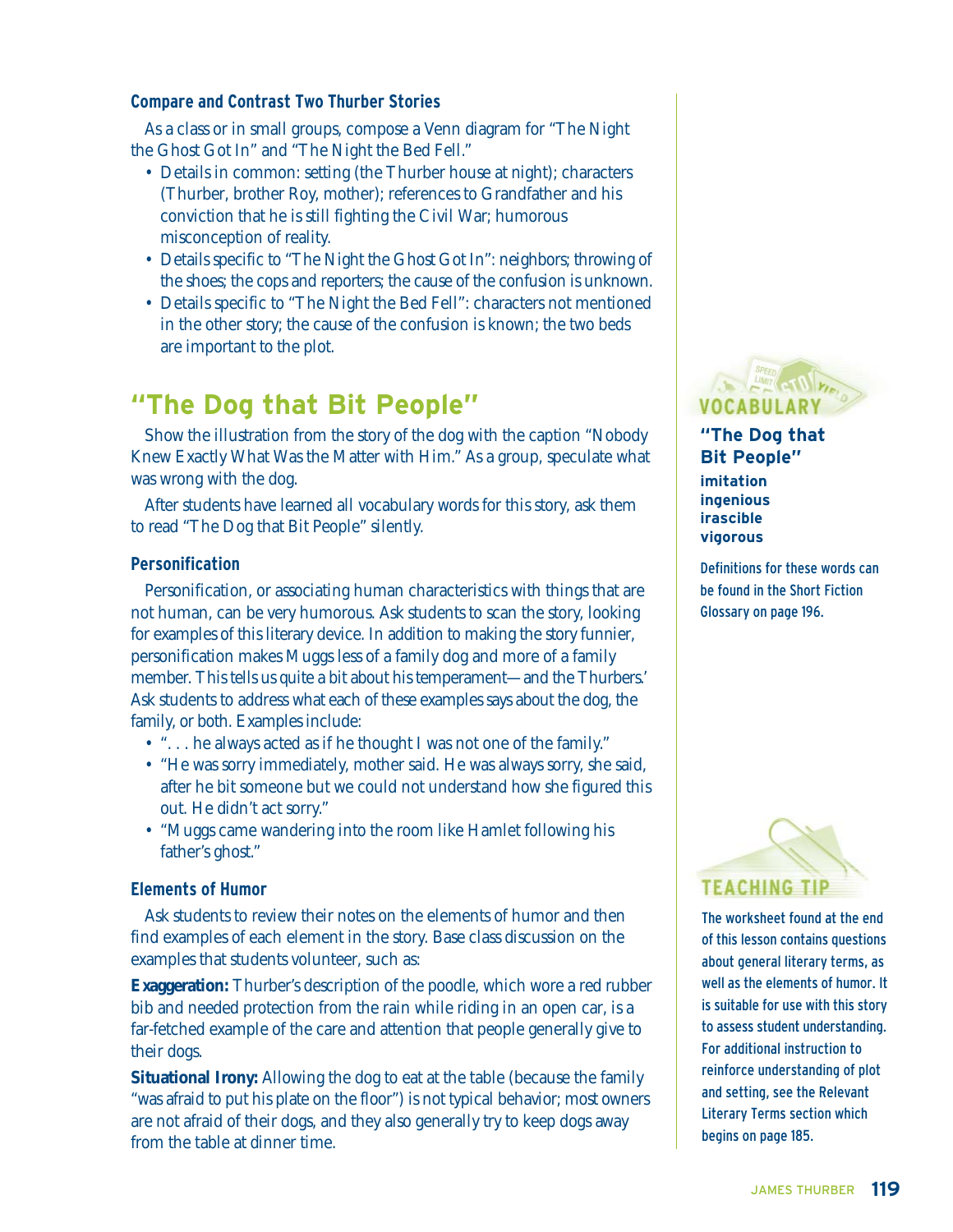#### **Write Now!**

Have each student write and illustrate his or her own dog story, set in the present day. Encourage use of personification.

## **Thurber's Fables**

Discuss characteristics of fables that students already know: the animal characters have human characteristics, the stories are short in length, and there is often a lesson to be learned. (You may want to read a few of Aesop's fables to the class.)

Tell students that some of Thurber's fables parody Aesop's fables or familiar fairy tales. Define *parody* as a literary or artistic work that imitates the style of a particular author or artist, for comic effect.

## **"The Little Girl and the Wolf"**

After reading this fable aloud, ask students to compare and contrast it with "Little Red Riding Hood." Discuss how the fable is an example of a parody. *(Possible answer: It pokes fun at the original story, which assumes that readers will believe that the girl really cannot tell the difference between a wolf and her grandmother.)*

#### **"The Unicorn in the Garden"**

Review the elements of humor presented earlier in this lesson. Ask students to find elements of humor that are at work in this fable. *(Possible answer: Surprise; the people whom the wife called to take her husband away took her instead.)*

#### **Write Now!**

Brainstorm as a class some moral or practical lessons that might make interesting fables. Then have each student choose one lesson to include in a fable, as well as a main character who will learn this lesson. Ask students to briefly outline what will happen in their fable and then write the fable. They should leave out the moral of the story so they can exchange fables with a partner, who will then supply the moral for the ending. If the suggested moral is not the one the writer had in mind, compare and contrast the writer's intention with the moral supplied by the reader. Revise the fable to be sure that its action points clearly to the moral the writer wants to teach. Use peer conferences again, edit, and write final drafts. Finally, illustrate the fable, Thurber-style.

## **Assessment**

Ask each student to write a paragraph that offers a definition of parody and explains one example of parody as shown in a fable by James Thurber. Have them turn this paragraph in for a grade.



Photographs of the unicorn statue near Thurber House can be found at http://www.ohio readingroadtrip.org/thurber.html



To assess students' paragraphs on parody, you may want to use the Ohio Graduation Test's 6-point writing rubric, found on page 183.

Answers for the vocabulary portion of "The Day the Dam Broke" test:

| 1. e 7. v 13. s 19. p  |  |
|------------------------|--|
| 2. x 8. c 14. n 20. j  |  |
| 3. a 9. t 15. i 21. l  |  |
| 4. b 10. o 16. f 22. q |  |
| 5. w 11. d 17. h 23. k |  |
| 6. u 12. g 18. r 24. m |  |

Answers for the vocabulary portion of "The Night the Bed Fell" test:

| 1. m | 6. n  | 11. k |
|------|-------|-------|
| 2. o | 7. c  | 12. q |
| 3. f | 8. e  | 13. i |
| 4. a | 9.1   | 14. h |
| 5. i | 10. d | 15. b |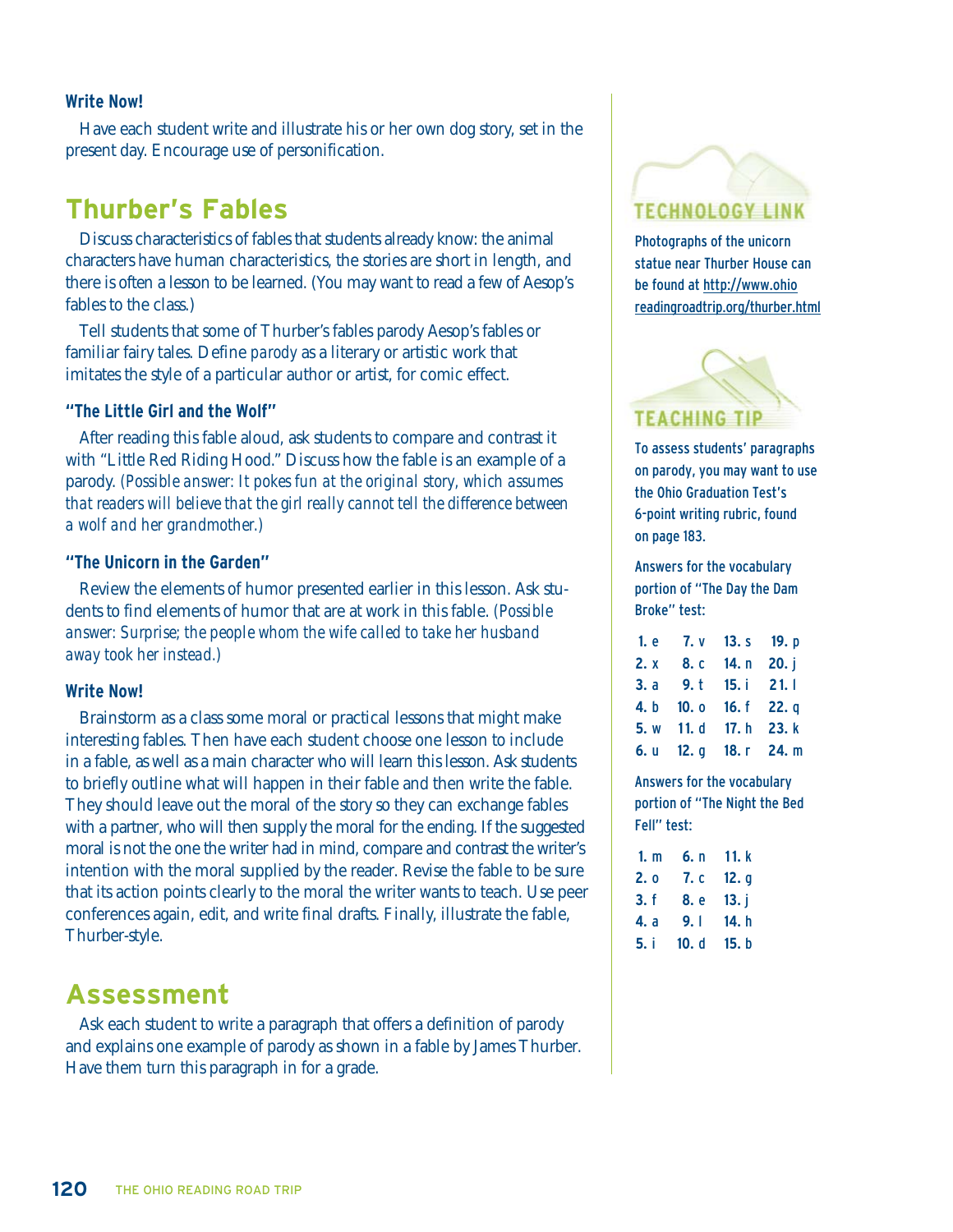|                                                     | <b>Short Story &amp; Humor Elements</b>                                                       |
|-----------------------------------------------------|-----------------------------------------------------------------------------------------------|
|                                                     |                                                                                               |
|                                                     |                                                                                               |
| What is the setting (place and time) of this story? |                                                                                               |
|                                                     | List the main characters and briefly describe each of them.                                   |
|                                                     | What external or internal conflicts do the characters face? How are these conflicts resolved? |
| What is the climax of the story?                    |                                                                                               |
| What are the elements of humor in this story?       |                                                                                               |
| Surprise:                                           |                                                                                               |
| Exaggeration:                                       |                                                                                               |
| <b>Situational Irony:</b>                           |                                                                                               |

٦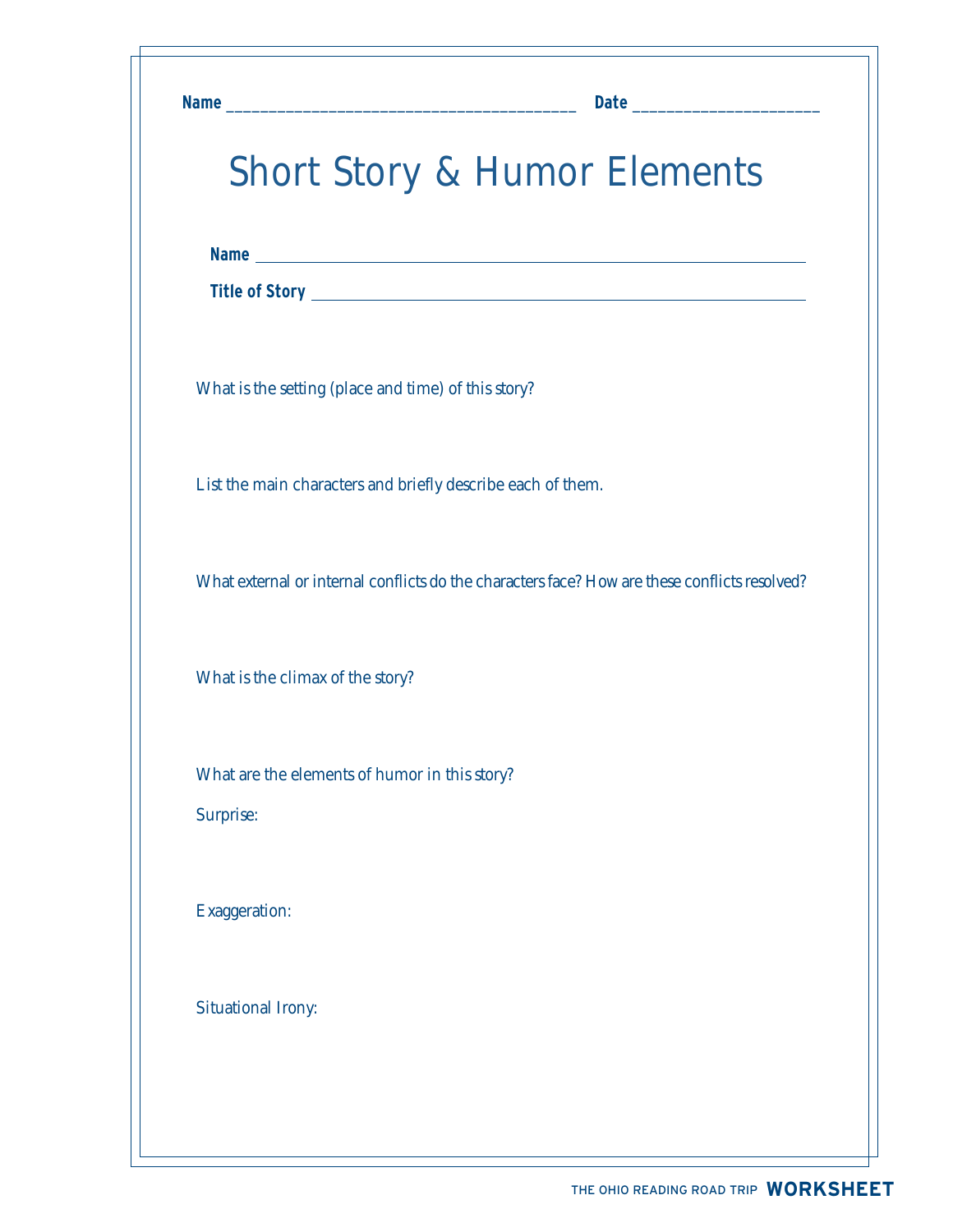**Name** \_\_\_\_\_\_\_\_\_\_\_\_\_\_\_\_\_\_\_\_\_\_\_\_\_\_\_\_\_\_\_\_\_\_\_\_\_\_\_\_\_ **Date** \_\_\_\_\_\_\_\_\_\_\_\_\_\_\_\_\_\_\_\_\_\_

# *James T hurber* "The Day the Dam Broke"

**Directions:** Match each vocabulary word with its definition.

- **1.** <u>I</u> unable to move or resist
- **2.** \_\_ state of being completely forgotten or unknown
- **3.** State of extreme confusion
- **4.** <u>conservation</u> excellent or dignified
- **5.** \_\_ strong belief
- **6.** \_\_ orderly or logical
- **7.** bold outlaw
- **8.** to dishearten or confuse
- **9.** proof
- **10.** intensely hot or agitated
- 11. something of little value or importance
- **12.** main road or public highway
- 13. \_\_ to drive off or make vanish
- 14. \_\_ shelter or protection
- **15.** to make milder or to calm
- 16. **Exercise** embarrassed or bashful because of a mistake or accident
- **17.** to swallow up or overwhelm
- **18.** \_\_ someone who predicts the future
- **19.** large group of people or things
- 20. odd or unnatural
- **21.** peaceful and calm
- **22.** \_\_\_ to urge, caution, or advise
- **23.** loud and clear
- **24.** \_\_ very heavy, or comfortably fat

| <i>i</i> assuage  | q exhort          |
|-------------------|-------------------|
| grotesque<br>Ť    | r prophet         |
| k clarion         | s dispel          |
| 1 placid          | t authentication  |
| <b>m</b> portly   | <b>u</b> coherent |
| n refuge          | v desperado       |
| <b>o</b> seething | w conviction      |
| <b>p</b> throng   | x oblivion        |
|                   |                   |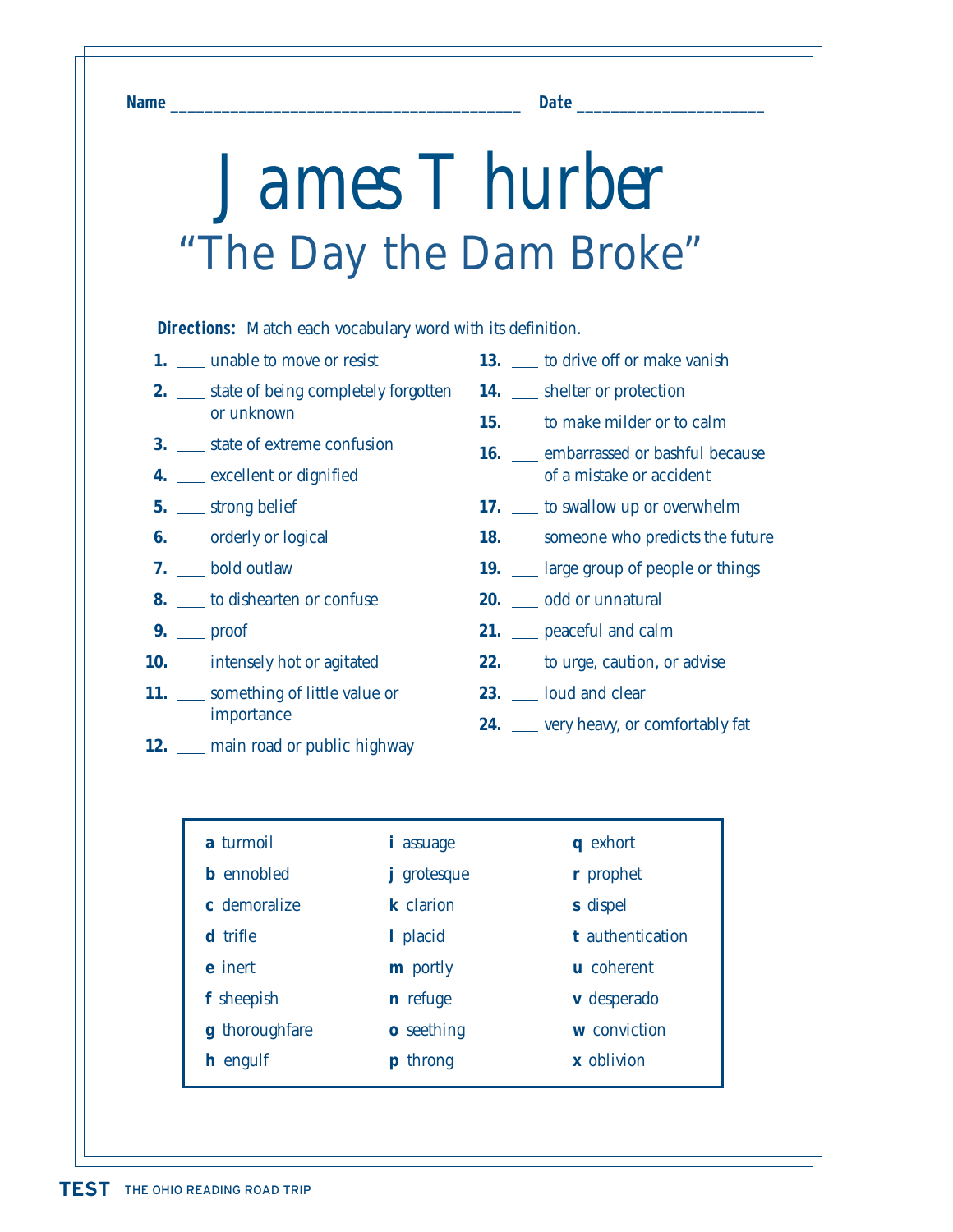|              | <b>Directions:</b> Complete these short answer items. Use a separate sheet of paper if you<br>need additional space.                     |
|--------------|------------------------------------------------------------------------------------------------------------------------------------------|
|              | 1. Give three clues to the setting of this story and explain how they tell you that the<br>story is set in the early 1900s.              |
| his stories. | 2. Identify two elements of humor that Thurber used and examples of these from                                                           |
|              | 3. Write a paragraph about any of the family stories you have heard that have a<br>humor element in common with "The Day the Dam Broke." |
|              |                                                                                                                                          |
|              |                                                                                                                                          |
|              |                                                                                                                                          |
|              |                                                                                                                                          |
|              |                                                                                                                                          |

٦